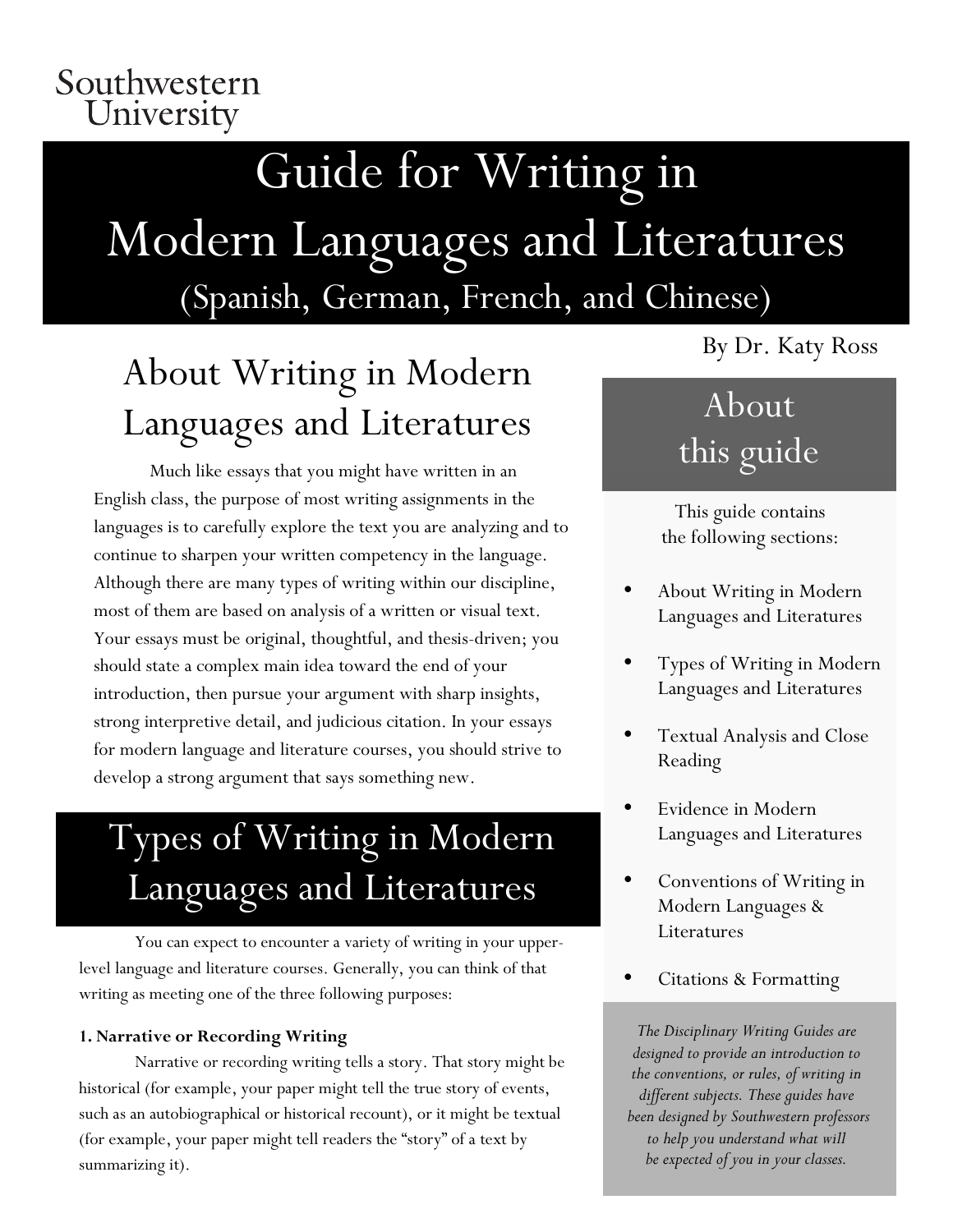#### **2. Explanatory or Exploratory Writing**

A middle ground between narrative/recording writing and persuasive writing, the goal of explanatory or exploratory writing is to help you to think through possibilities for argument. Explanatory or exploratory papers might, for example, include an investigation of themes and motifs in a text, or they may trace causes and effects.

#### 1. **3. Persuasive Writing**

The goal of persuasive writing is to convince your reader of an argument. You might craft an argument about a particular issue, explore more than one perspective on an important issue, or ask complex questions about other cultures and articulate answers that reflect multiple cultural perspectives.

### **You will use these approaches across a range of assignments throughout your Modern Languages and Literatures courses. Below, you will find a few of the most common assignments you'll see in your classes.**

#### **Journals**

These assignments are normally less formal and are designed to encourage you to take time to think about a text and your perceptions of it. These narrative assignments may also be used to get you to start thinking about the thematic questions that help shape a class.

#### **Short Paragraphs**

These assignments respond to specific questions about a text, or they draw a connection between a text and another piece of information. A short paragraph may be the starting point for a longer essay.

### **Short Essays (1-3 pages) or Long Essays (4-6 pages)**

These assignments generally focus on a specific question that the course addresses. The essay will ask you to address this question in connection to the text. In longer essays, you are asked to work within the persuasive genre, taking a stance and crafting an argument about an issue or exploring multiple perspectives.

#### **Summaries**

These assignments ask you to summarize your reading in order to confirm understanding of it. They are narrating/recording assignments that are designed to check your comprehension.

#### **Reaction Papers**

These assignments are normally less formal than essays. They may expand on journals, and ask you to take time to react to a text and consider how it relates to the major questions of the class.

#### **Book Reviews**

These assignments ask you to write a formal, academic response to a text, bringing up concerns or questions that arise from reading the book. These types of assignments may begin with a narrative summary, but they should also include explanatory or exploratory writing, in which you think about themes and motifs or causes and effects.

#### **Research Papers**

Unlike the shorter essays described above, these assignments require you to research your own topics and cite sources in order to support your ideas. These assignments combine all three writing styles in order to analyze, describe, and summarize the text on which the writing is focused. You will normally write a few drafts of larger research papers, and many of the shorter listed here may help you to write your research paper.

#### **Phonetic Transcription**

In linguistics courses, this is a common assignment that allows students to analyze spoken language. Phonetic transcriptions are designed to have you apply your knowledge of principles learned in the class concerning syllable structure, resyllabification, phonemes and the distribution of their allophones, and regional variation.

**In the next section, we'll explore two common assignments – Textual Analysis & Close Reading.**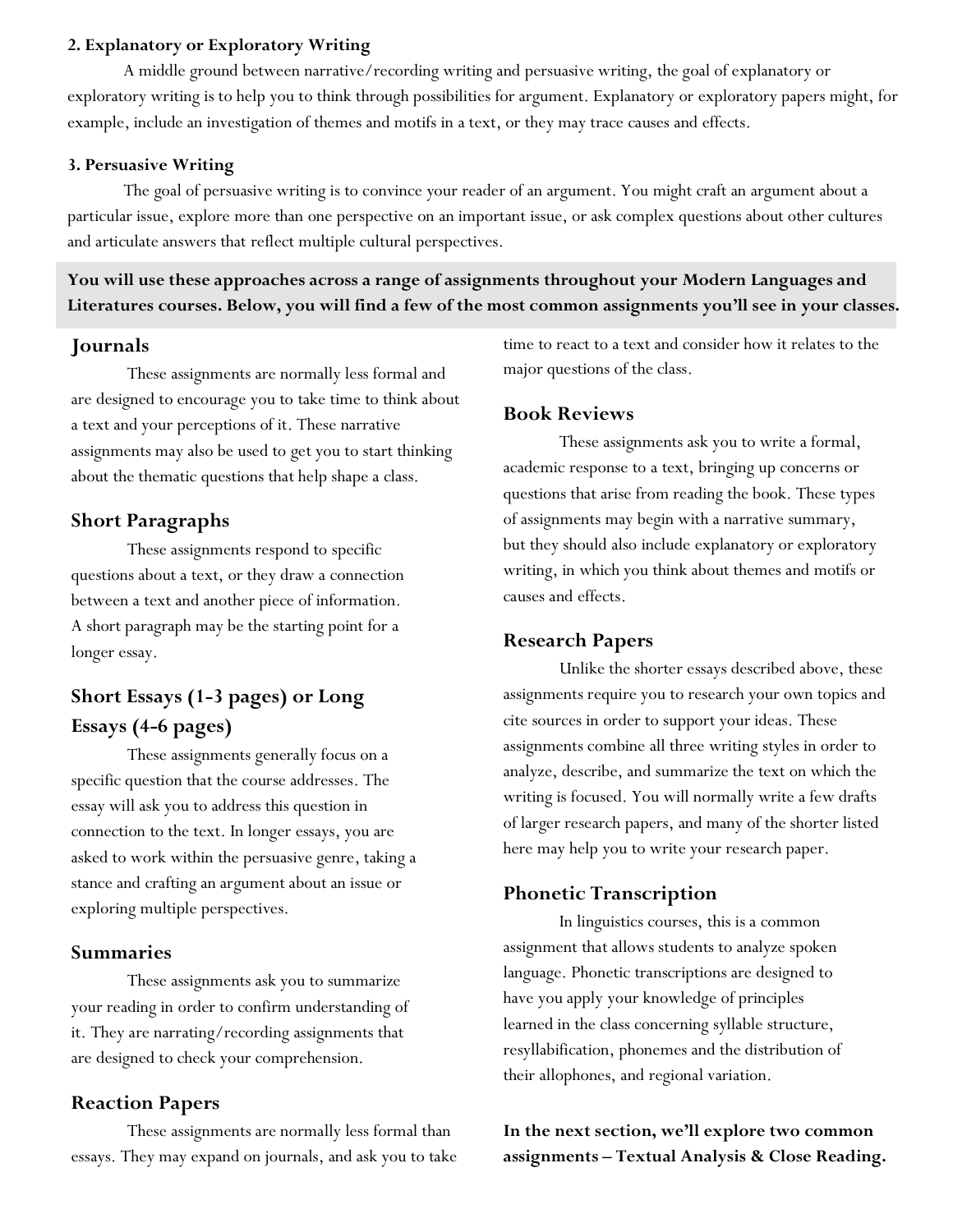# Textual Analysis and Close Reading

### **Textual Analysis**

A textual analysis paper is the basic form of writing in a literature/cultural studies course. These papers typically include a formal plot summary and are formed around a thesis that makes an argument about the text.

#### **Textual analyses often ask you to engage with one of more of the questions listed below.**

- In which cultural contexts is this text important?
- What features of a genre make this text a good example of that genre?
- What kinds of approaches or theoretical frameworks would be valuable/interesting for reading this text?
- How does the author use language in the text? Are there word choices or verb tenses that affect the meaning of the text? Does the author play with language usage?
- How does the text represent and make meaning of categories of difference, such as age, gender, sexuality, race, ethnicity, socio-economic factors, ability, etc.?
- How are contemporary values and cultural assumptions reflected in the reading of a text? Are you aware of how your own cultural rules and biases might shape the reading of a text from another culture?
- How is this text influenced or explained by looking at other kinds of texts?
- How does the text encourage us to rethink our paradigms for looking at the world?
- How do you demonstrate sophisticated understanding of the complexity of elements important to members of another culture in relation to its history, values, politics, communication styles?

For more on textual analysis, you might check out Alan McKee's "What is Textual Analysis," in *Textual Analysis: A Beginner's Guide.* (Sage, 2003)

### **Close Reading**

Many upper level courses will ask for a close reading of a text or image. This type of writing asks you to focus on a small passage as a step towards a larger analysis. Your goal in a close reading is to pay special attention to the language of a text. You should explain why certain authorial choices (**how** the text is written) work to convey meaning (**what** the text says). Many times a close reading can be the first step of a larger textual analysis paper.

For some helpful questions to consider as you begin your close reading, you might visit Kip Wheeler's guide, "Close Reading of a Literary Passage" or the video "CRIT: Close Reading Interpretive Tool" from the University of Texas, Austin.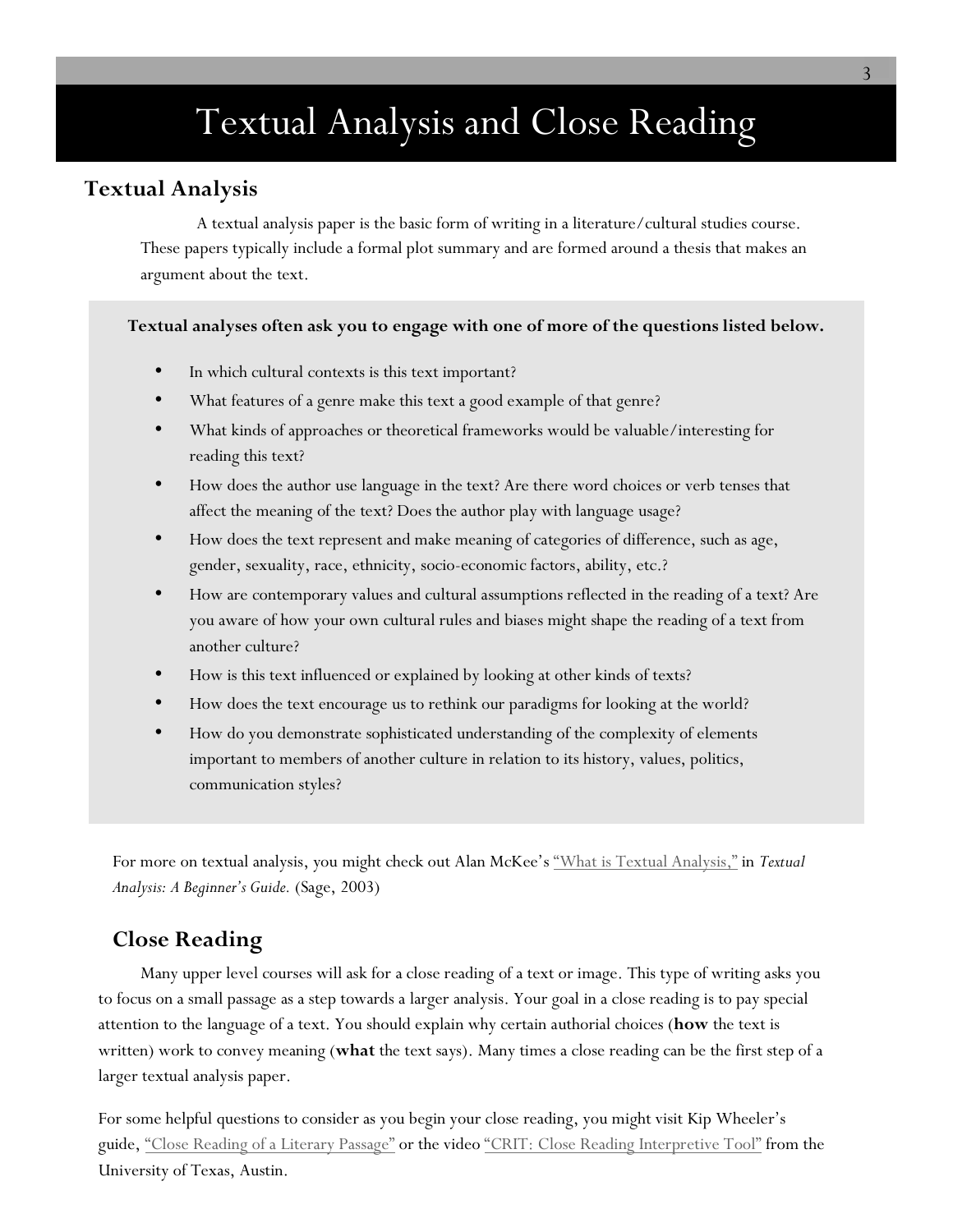# Using Evidence in Modern Languages and Literatures Courses

In the languages, we cite **primary sources** (such as the original text) and **secondary sources** (academic articles about the original text). The method is the same when analyzing film or other media.

**Generally speaking, it is not necessary to translate a source when citing it.** Although paraphrasing can be useful, it can sometimes lead to unintentional plagiarism, and therefore should only be used when you are not able to quote from the source. When looking for secondary sources, you should limit yourself to academic sources, such as journal articles and book chapters. **We especially recommend using the MLA International Bibliography to find reliable, academically rigorous articles.**

### Conventions of Writing

In the MLL, we adhere to national standards when it comes to writing. **Writing in modern languages is in a formal register, eschewing the use of** 

*According to the national ACTFL 2012 guidelines for writing in a second language, "writers at the advanced level are characterized by the ability to write routine informal and some formal correspondence, as well as narratives, descriptions, and summaries of a factual nature. They can narrate and describe in the major time frames of past, present, and future, using paraphrasing and elaboration to provide clarity. Advanced-level writers produce connected discourse of paragraph length and structure. At this level, writers show good control of the most frequently used structures and generic vocabulary, allowing them to be understood by those unaccustomed to the writing of non-natives"*

**personal pronouns and passive voice.** (Note: There are some differences based on the language. For example, the German language uses passive voice frequently.)

**Sentence structure should be** 

**complex, with great attention to details of aspect and vocabulary**.

As in most writing in the humanities, **thesis and topic sentences are very important, as are a strong introduction and conclusion.**

Here are a few examples of strong theses drawn from former student papers:

#### **Spanish:**

Por su uso de la ausencia tanto como la presencia del hombre dominicano Flores de otro mundo reconstruye los estereotipos racializados y sexualizados del padre negro ausente y el afrodominicano seductor-amenazador.

La novela promueve una identidad española basada en un deseo de enfrentarse con un pasado reprimido y doloroso y, simultáneamente, de mantener cierto nivel de estabilidad al relegar lo político a la sombra.

#### **French:**

Le roman met en relief l'importance d'une identité ancrée dans un désir de faire face à un passé difficile et, en même temps, d'entretenir un certain niveau de stabilité en mettant entre parenthèses les problèmes d'ordre politique.